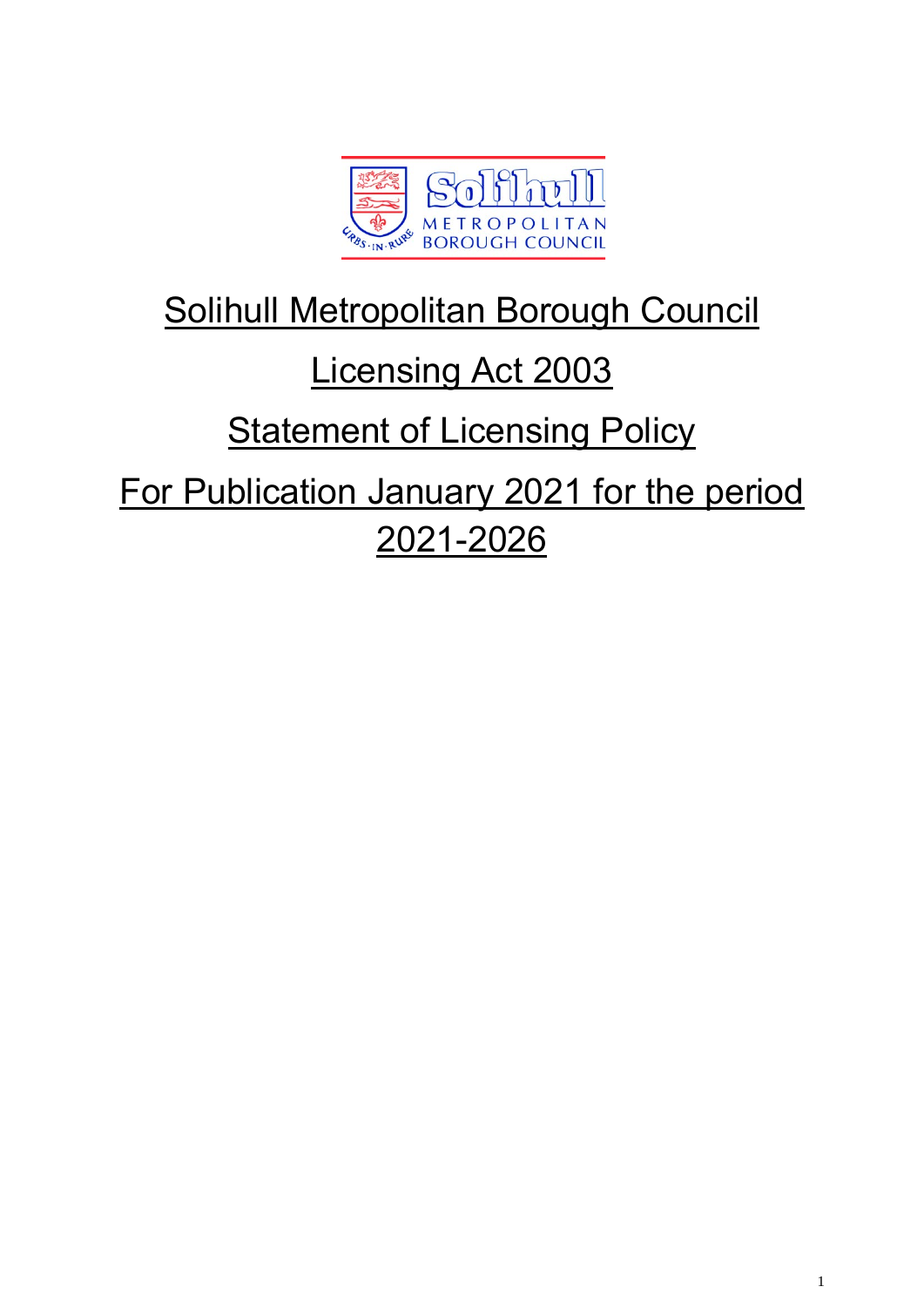# Contents

## **1. INTRODUCTION**

- 1.1 Area of Solihull
- 1.2 Council motto
- 1.3 Borough infrastructure
- 1.4 Business in Solihull
- 1.5 Development of leisure sector

# **2. LICENSING OBJECTIVES**

- 2.1 Promotion of Licensing Objectives.
- 2.2 Licensing matters to be dealt with
- 2.3 Arrangements and partnerships to achieve Licensing Objectives.
- 2.4 The role of Councillors and information sharing
- 2.5 Review of the Statement of Policy

# **3. THE LICENSING AUTHORITY AS A RESPONSIBLE AUTHORITY**

3.1 Distinction between both functions

## **4. PUBLIC HEALTH**

- 4.1 Alcohol Harm
- 4.2 Responsibilities of Director for Public Health
- 4.3 Access to Public Health information
- 4.4 Positive impact of the Public Health role

## **5. SCOPE OF THE POLICY**

- 5.1 Issuing, reviewing and revocation of licences
- 5.2 Club Premises Certificates
- 5.3 Activities that require a licence
- 5.4 European Convention on Human Rights
- 5.5 Human Rights Act 1998
- 5.6 Equality Act 2010 and Crime and Disorder Act 1998

# **6. THE LICENSING PROCESS**

- 6.1 Powers of the Licensing Authority
- 6.2 Matters to be addressed in the premises operating schedule
- 6.3 Considerations to be made by applicants
- 6.4 Compliance with statutory requirements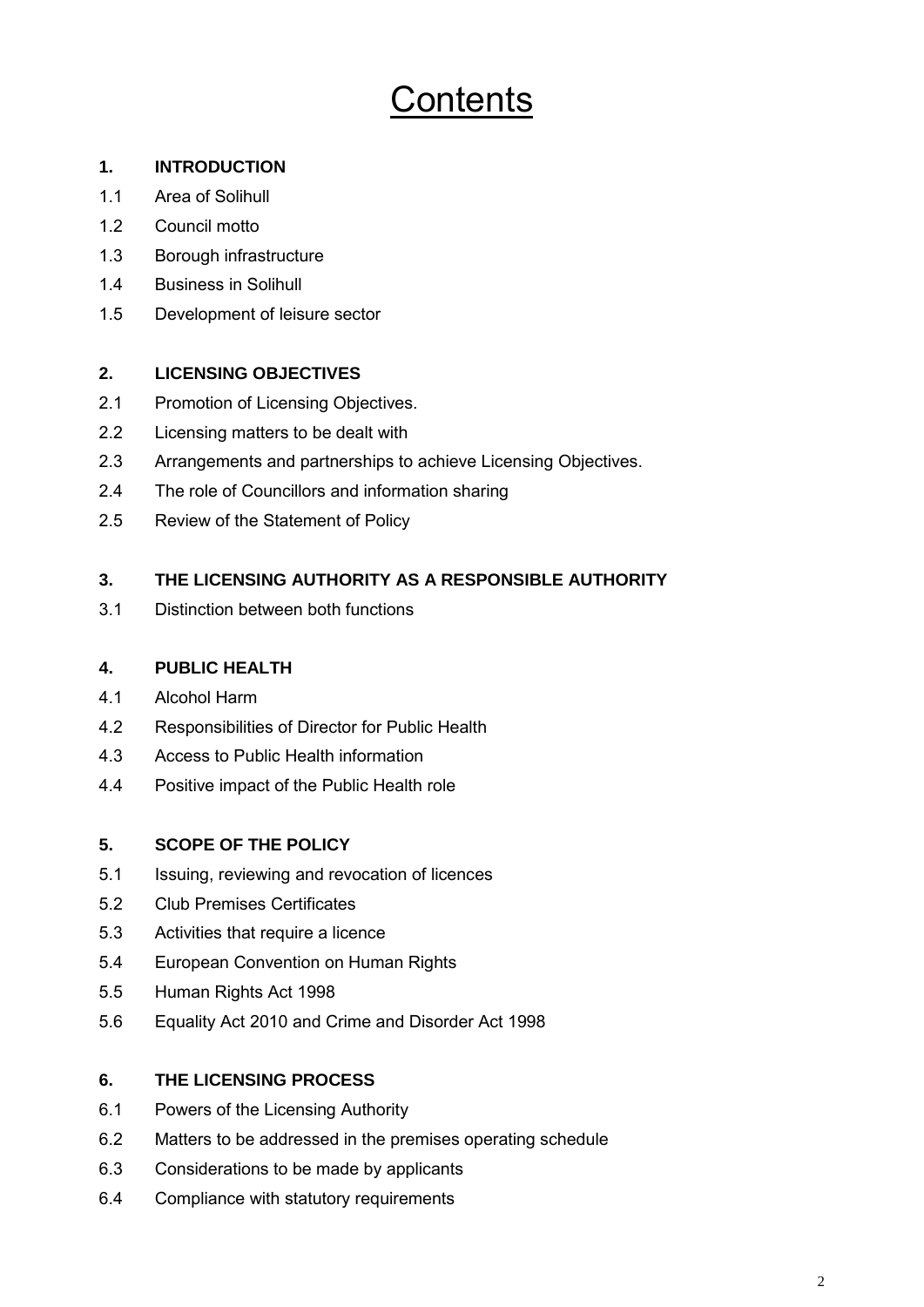- 6.5 Local strategies to be considered when preparing an operating schedule
- 6.6 Responsible Authorities as a source of advice.
- 6.7 Guidance issued by the Department of Culture, Media and Sport.
- 6.8 Regard to other local and national initiatives
- 6.9 Live music, dance and theatre the potential for limited disturbance.
- 6.10 Licence issued to be predominately displayed in public place.
- 6.11 Revision and review of Licensing Policy
- 6.12 Conditions attached to premises licence

## **7. DETERMINATION OF APPLICATIONS**

- 7.1 Application to be considered on merit
- 7.2 Regard to local and national initiatives
- 7.3 Compliance with advertising requirements
- 7.4 Relevant representations
- 7.5 Balance of need in a particular area
- 7.6 Hearing arrangements
- 7.7 Licensing conditions
- 7.8 Transparency and enforceability of conditions

#### **8. PERSONAL LICENCES**

- 8.1 Limited discretion of Licensing Authority to issue licence
- 8.2 Relevant convictions

## **9. MINOR VARIATIONS**

9.1 Consideration of impact on licensing objectives

## **10. TEMPORARY EVENTS**

- 10.1 The giving of a notice
- 10.2 Standard TENs
- 10.3 Late TENs

#### **11. ENFORCEMENT**

- 11.1 Partnership working
- 11.2 Key principles
- 11.3 Scope of licensing law when dealing with crime and disorder and general misbehaviour
- 11.4 Use of the review procedure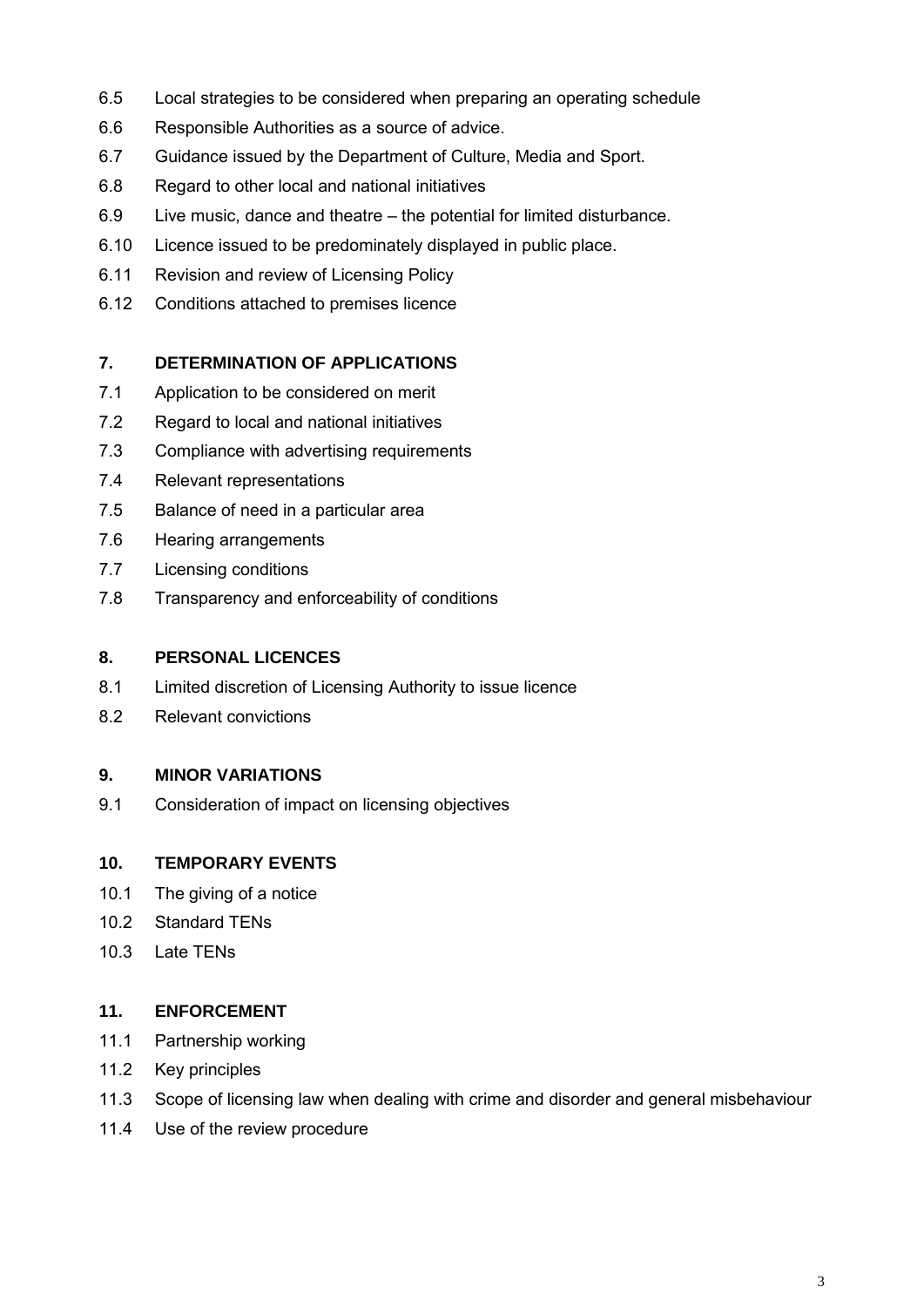## **12. LATE NIGHT LEVY AND EARLY MORNING RETRICTION ORDERS**

12.1 Current situation

## **13. CUMULATIVE IMPACT**

- 13.1 Cumulative impact not to be confused with need.
- 13.2 Current situation

## **14. LICENSING HOURS**

- 14.1 Licensing Authority's view regarding licensing hours
- 14.2 Sale of alcohol by shops, stores and supermarkets
- 14.3 Licensed premises in largely residential areas

## **15. CHILDREN AND LICENSED PREMISES**

- 15.1 Access by children to licensed premises in general
- 15.2 Access by children to licensed premises of a specific nature
- 15.3 Film exhibitions
- 15.4 Supervision of children
- 15.5 Options available for limiting access by children to licensed premises
- 15.6 Access by children to licensed premises licensee's discretion
- 15.7 Proxy sales and display of signage
- 15.8 Child Exploitation

## **16. FURTHER CONSIDERATIONS TO PREVENT OR MINIMISE EXPLOITATION**

- 16.1 Gangmasters Licensing Act 2004
- 16.2 Considerations regarding modern slavery

## **17. INTERGRATING STRATEGIES AND THE AVOIDANCE OF DUPLICATION**

- 17.1 Issues to be considered when dealing with applications
- 17.2 Consultation to secure proper integration
- 17.3 Response to potential disorder and disturbance
- 17.4 Distinction between licensing and planning regimes
- 17.5 Conditions not to be imposed where appropriate legislation exists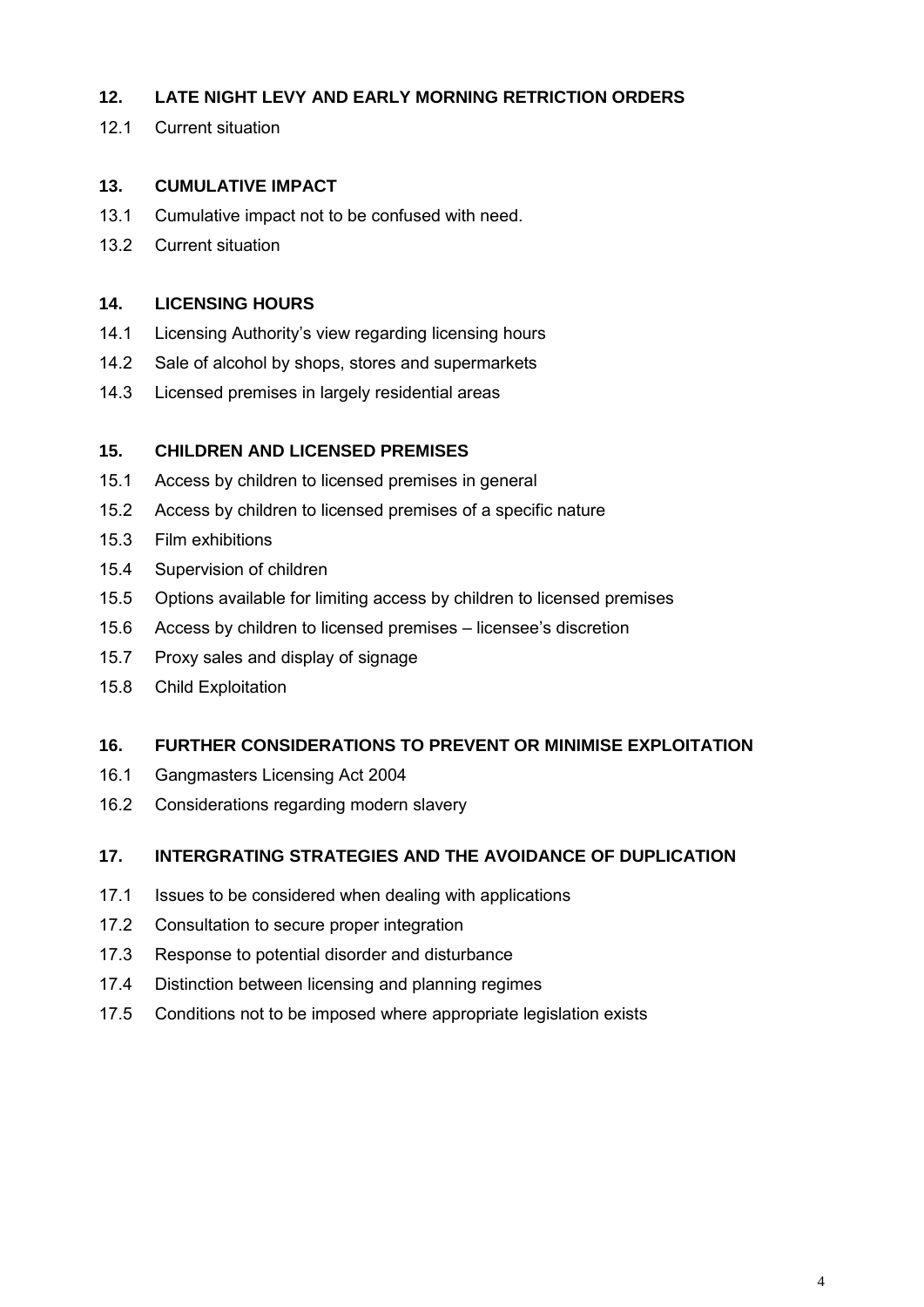## **SOLIHULL METROPOLITAN BOROUGH COUNCIL**

#### **STATEMENT OF LICENSING POLICY**

**This Policy Statement is prepared in accordance with the Licensing Act 2003 (the Act) and is in line with the Guidance issued to Licensing Authorities, by the Home Office, under section 182 (the Guidance).** 

**In producing this policy statement, the Licensing Authority recognises that the Government may periodically amend the Act, the Guidance and any regulations issued under the Act. Revisions to the policy are not intended to take place as a consequence of these amendments and readers are advised to familiarise themselves with these developments via the Home Office website.**

#### **1. Introduction**

- 1.1 Solihull is the largest metropolitan borough in the West Midlands (in geographical terms), consisting mainly of rural areas, with a population of approximately 215,000, concentrated mainly in urban communities.
- 1.2 The mixture of urban and rural areas gives rise to the Council motto 'Urbs in Rure' (Town in the Country) and the numerous parklands, trees, fields and other open spaces, cannot be lost to residents or visitors to the borough.
- 1.3 The location of Solihull allows it to enjoy exceptional national and international connectivity, thanks to its high quality transport infrastructure. Within the borough is Birmingham International Airport with its many links to national and international destinations, whilst the West Coast main railway line, running through Birmingham International Railway Station, provides easy access to London and other major UK cities. The M5, M6, M40 and M42 motorways are within easy reach of Solihull, and offer rapid access to the national motorway network.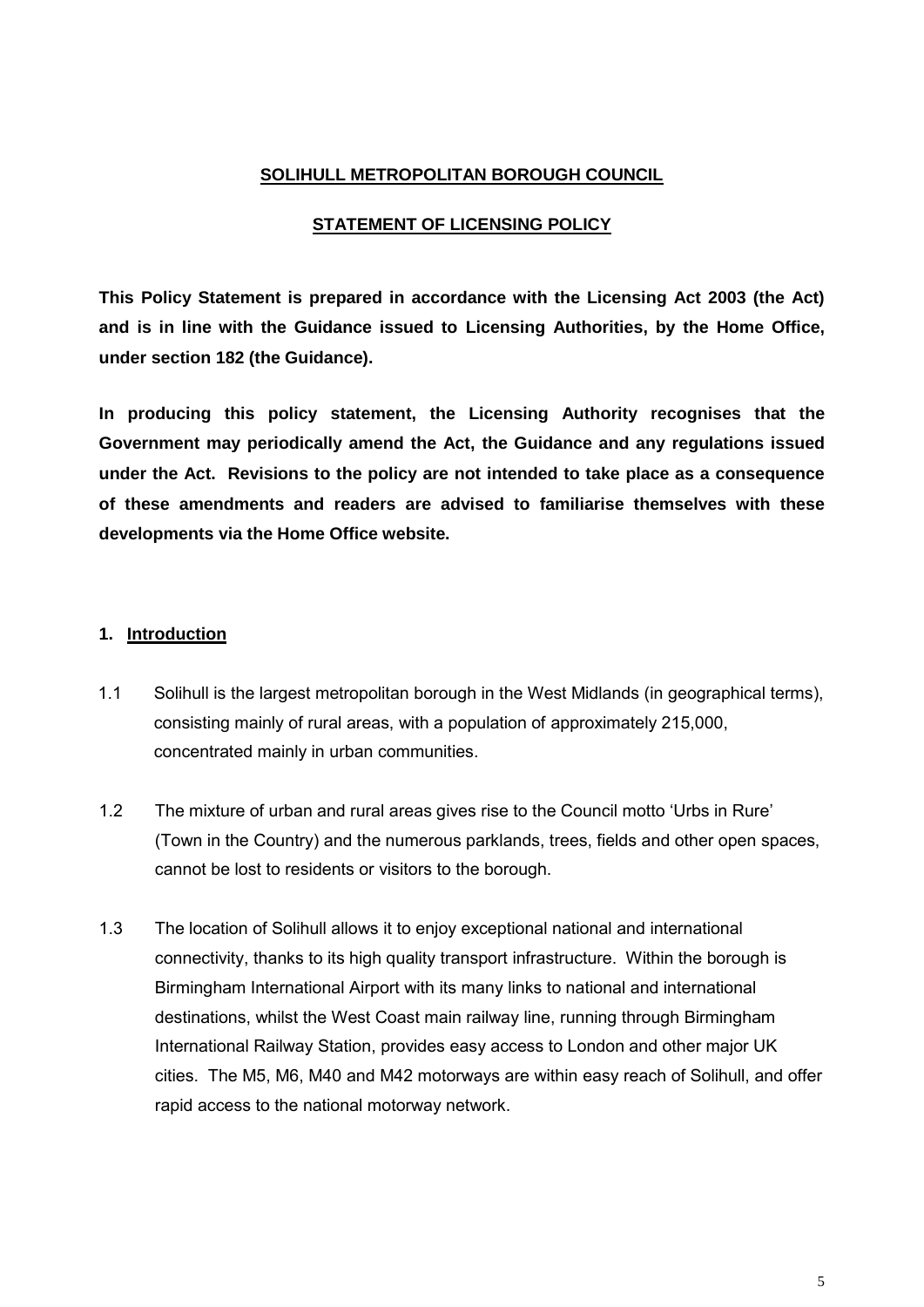- 1.4 Solihull is home to over 4000 businesses, many of which are nationally and internationally recognised names, from the engineering and motor industry, to high-class retail outlets and cutting edge technology companies.
- 1.5 Solihull has a growing retail and leisure sector with over 16 million people visiting the shopping centres and leisure complexes annually. There are many hotels, pubs, clubs and restaurants in the borough that enhance and support the enjoyment of residents and visitors. It is the intention of the Licensing Authority to encourage and facilitate a broad range of entertainment provision by a wide cross-section of the public. The development of Park Gate in Shirley, Resorts World at the NEC and the proposed developments within Solihull town centre, have seen and will see an increase in this sector within the borough.

# **2. Licensing Objectives**

- 2.1 Solihull Metropolitan Borough Council is the Licensing Authority for this district and will promote the licensing objectives set out in the Act, which are:-
	- **The prevention of crime and disorder**
	- **Public safety**
	- **The prevention of public nuisance**
	- **The protection of children from harm**

Each of the licensing objectives is considered to be of equal importance for the purposes of this policy.

- 2.2 For the purposes of this Statement of policy, Licensing is about regulating activities on licensed premises, by qualifying clubs and at temporary events within the terms of the Act. Conditions attached to any authorisation will be focussed on matters that are within the control of individual licence holders and those with other relevant authorisations, i.e. the premises itself and the surrounding vicinity.
- 2.3 The Licensing Authority will work closely with the Responsible Authorities (Police, the Fire Authority, Environmental Health, Trading Standards, the Local Safeguarding Children Partnership , Planning and Public Health). In addition it will liaise with Hospital Trusts, Parish Councils, local businesses, community representatives, local people and other groups or individuals, as considered appropriate in meeting these objectives. The sharing of information and intelligence is likely to take place between the Licensing Authority and Responsible Authorities where appropriate..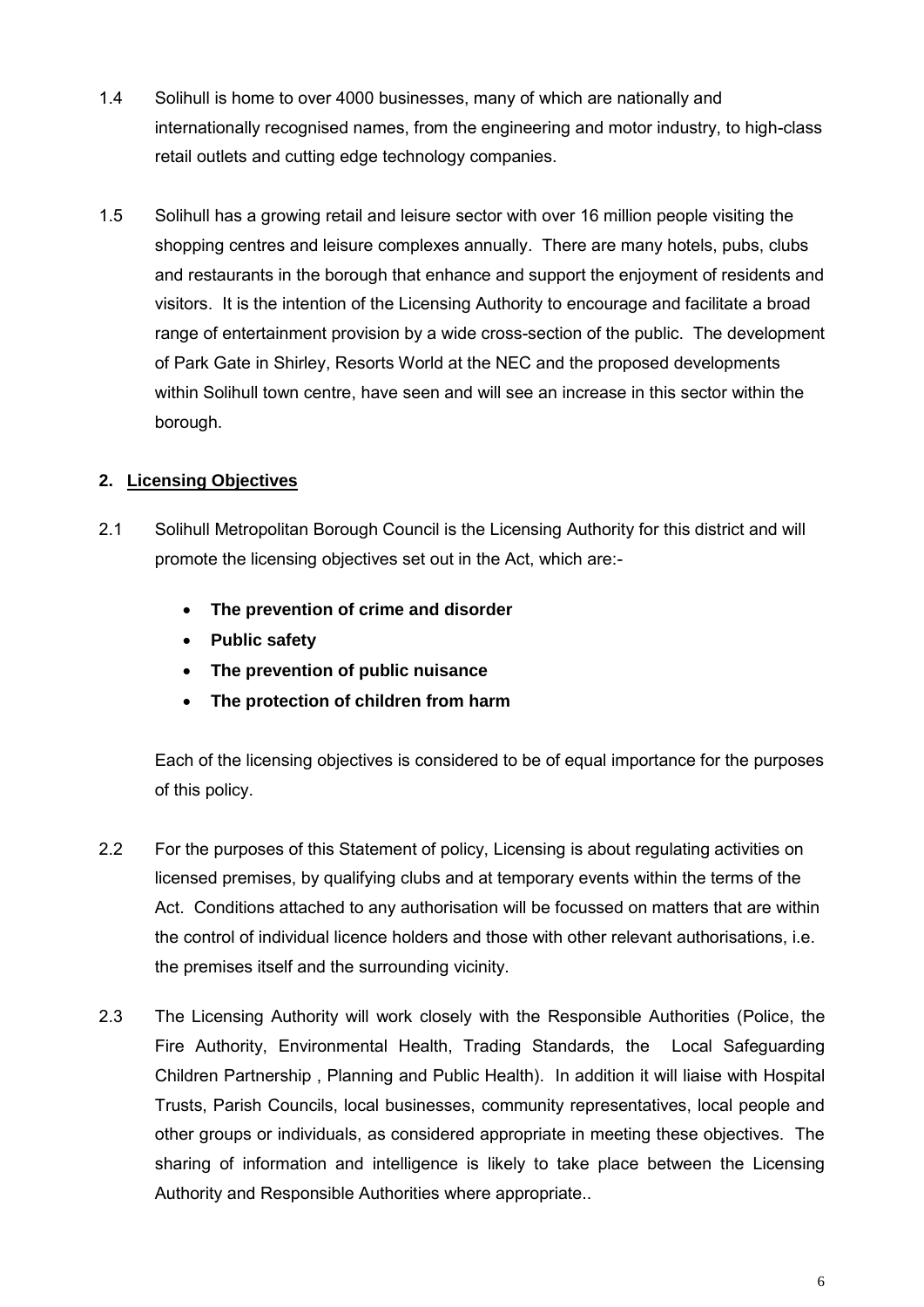- 2.4 In addition to the Responsible Authorities, representations may be made by any other person, so regular engagement with local Councillors, Parish Councils, community groups and trade representatives will be paramount in reaching the wider residential and business community. The Licensing Authority will share information in respect of applications received and topical issues with local councillors and parish councils if appropriate.
- 2.5 The Licensing Authority shall in respect of each five year period, determine its policy with regard to exercising its licensing function and publish a statement of that policy before the beginning of the period. It will be necessary for the Licensing Policy to be kept under review during any five-year period and revision made to the policy as required. Such revision(s) made will be published.

## **3. The Licensing Authority as a Responsible Authority**

3.1 When acting as Responsible Authority, the Licensing Authority will not normally intervene where issues or concerns are primarily within the remit of another Responsible Authority, and will act in accordance with the Guidance where appropriate. There will be a clear separation between the administration of licence applications and the Responsible Authority role.

## **4. Public Health**

- 4.1 The Responsible Authorities recognise that alcohol can cause harm. The Health and Wellbeing Board and Safer Solihull Partnership are committed to reducing the harm caused by alcohol, and will tackle the misuse of alcohol through the introduction of strategies and approaches which aim to reduce the harm caused by alcohol to individuals, their families and communities.
- 4.2 The Director for Public Health is now recognised as a Responsible Authority under the Act, and may make representations about new licence applications or variations to existing licences, and may also request a review of an existing licence.
- 4.3 Whilst public health is not a licensing objective, the Licensing Authority recognises that there may be much input that Public Health can have in licensing in relation to the local population and their alcohol related health needs. Health bodies may have access to data that is not always available to other Responsible Authorities which can help inform licensing decisions.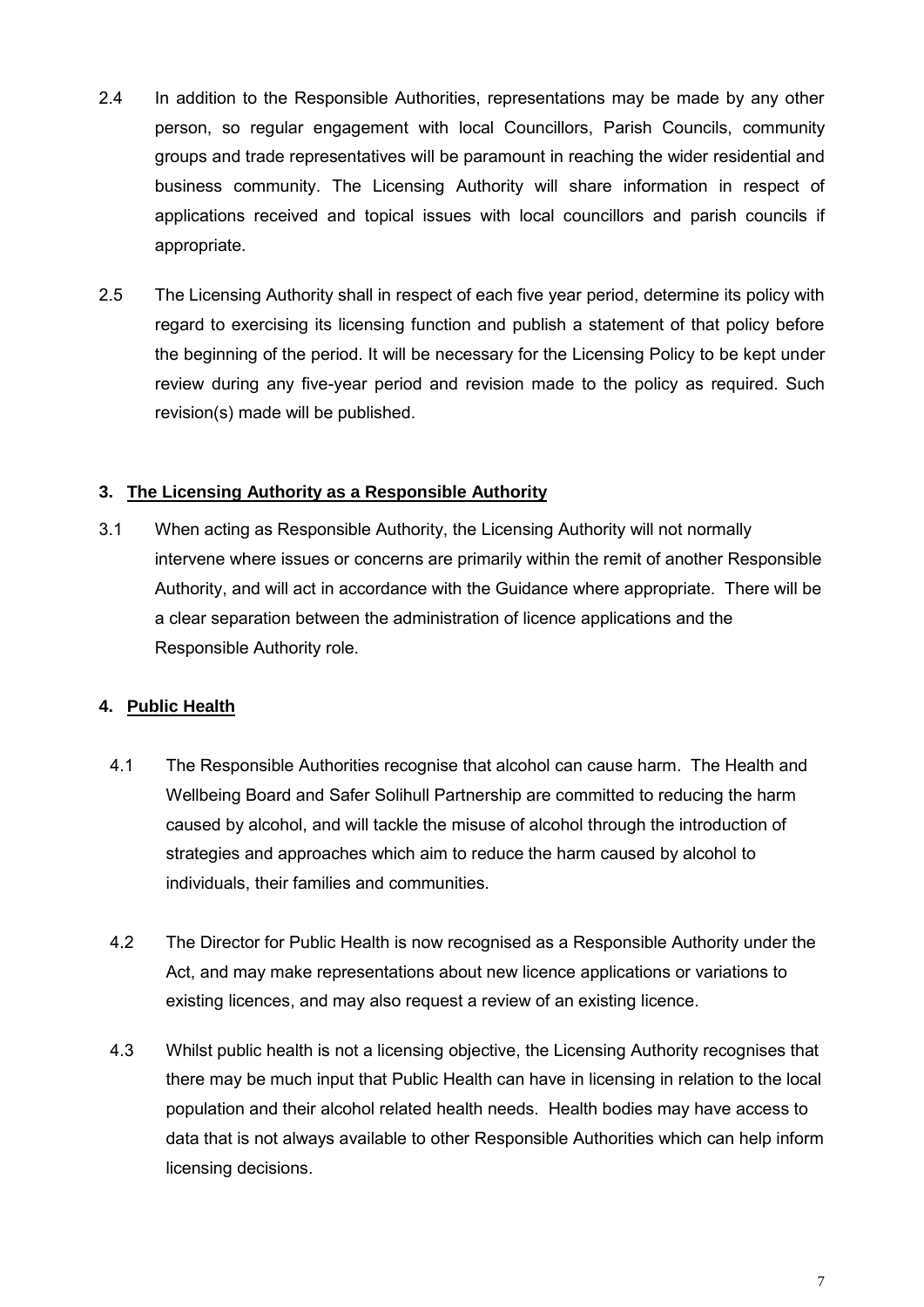4.4 Public Health are able to provide useful evidence of alcohol related harm in relation to cumulative impact. The Joint Strategic Needs Assessment, for example, will help identify areas where there may be vulnerable groups who may be at higher risk of alcohol-related harm and identify priorities for action. A number of awareness-raising campaigns and/or voluntary arrangements may be useful in preventing/reducing alcohol related harm.

## **5. Scope of the Policy**

- 5.1 This policy covers new applications, renewals, transfers and variation of licences and certificates, including where applicable, temporary premises licences, and Temporary Event Notices. It will also include the review and possible revocation of licences and certificates.
- 5.2 Any reference to a licence will also include a Club Premises certificate. Applications made to the Licensing Authority for a Club Premises Certificate will only be considered from those premises occupied by and habitually used for the purposes of a club and which can be considered a 'qualifying club', as laid down in the Act. The same principles will apply to club premises, as to any other licensed premises.
- 5.3 Activities that require a licence under the Licensing Act 2003 and covered by this policy include:
	- retail sale of alcohol
	- supply of alcohol to club members
	- provision of 'regulated entertainment', to the public **or** to club members **or** with a view to profit
	- Supply of hot food and/or drink between the hours of 11 p.m. and 5 a.m.
- 5.4 In formulating this policy statement, the Licensing Authority has had regard to the following relevant provisions of the European Convention on Human Rights:
	- Protocol 1, Article 1 that every person is entitled to the peaceful enjoyment of his possessions.
	- Article 6 entitlement to a fair and public hearing within a reasonable time by an independent tribunal established by law.
	- $\bullet$  Article 8 that everyone has the right to respect for his home and private life.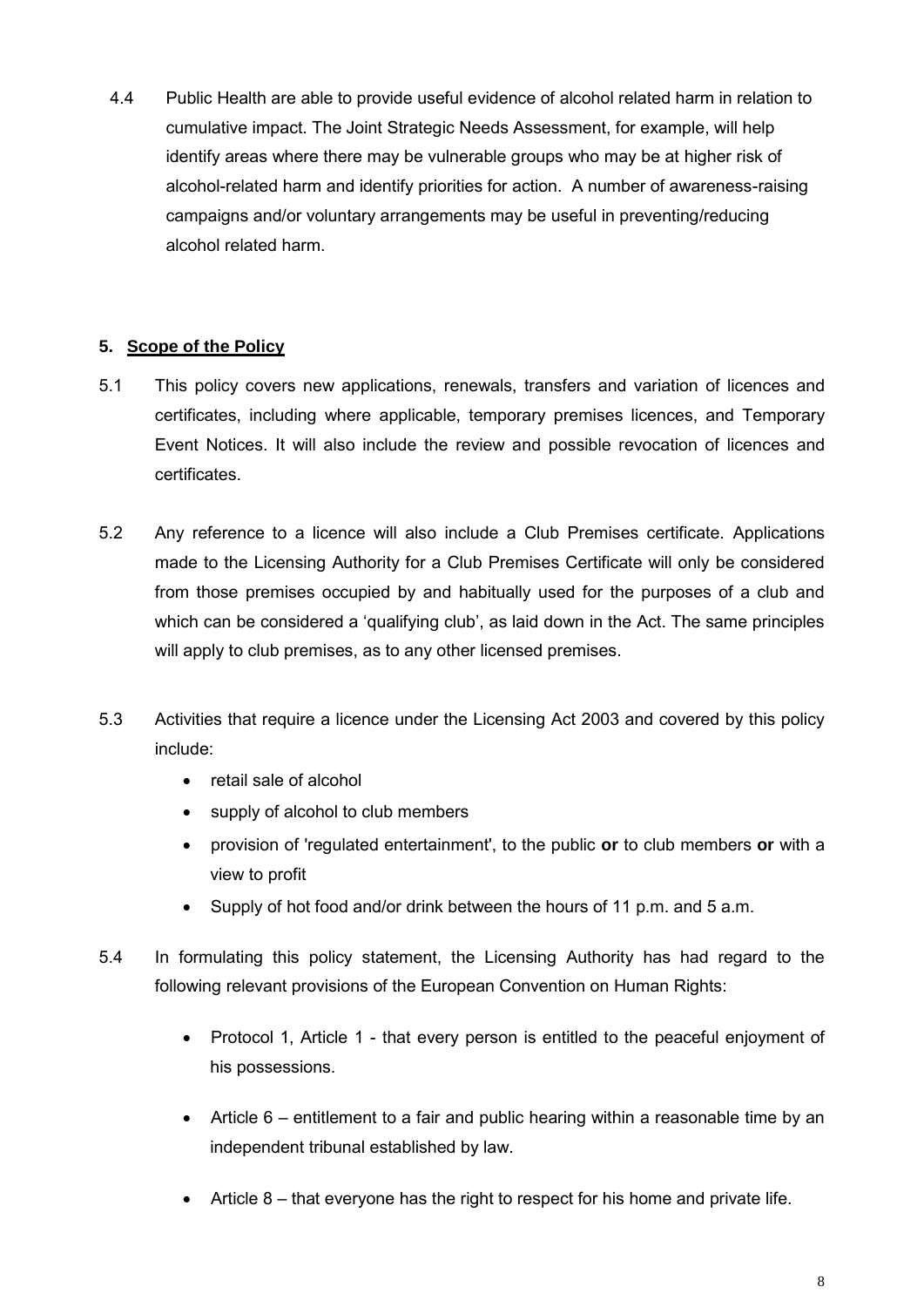- 5.5 Regard has also been had to the provision in the Human Rights Act 1998, which makes it unlawful for a public authority to act in a way that will be incompatible with a convention right. Consequently an aim of this policy in relation to the decision making process of the Licensing Authority is to ensure that all decisions made, are compatible with convention rights.
- 5.6 The Licensing Authority has and will take into account the Equality Act 2010, and must have due regard to the need to eliminate unlawful discrimination, harassment and victimisation, to advance equality of opportunity and to foster good relations between persons with different protected characteristics. The protected characteristics are age, disability, gender reassignment, pregnancy and maternity, race, religion or belief, sex and sexual orientation. The Licensing Authority will also take into account the provisions of section 17 of the Crime and Disorder Act 1998. This requires Local Authorities to have regard to the likely effect of the exercise of their function on crime and disorder in their area and to do all they can to prevent such crime and disorder. The Licensing Authority will as far as possible avoid duplication with other regulatory regimes and legislation.

## **6. The Licensing Process**

- 6.1 The powers of the Licensing Authority under the Act may be carried out by Members of the Licensing Committee, a Sub-Committee, or by an Officer acting under delegated authority. A scheme of delegations is available at the end of this document.
- 6.2 The Licensing Authority will normally expect applicants to address the licensing objectives in their Operating Schedule, having regard to the type of premises, the licensable activities to be provided, the operational procedures, and the nature of the location and the needs of the local community.
- 6.3 It is expected that the applicant should also include consideration of the following in their operating schedule, where appropriate (this is not an exhaustive list):
	- Evidence of risk assessments regarding health and safety, first aid and fire safety.
	- Details of partnership working with the Responsible Authorities, regarding issues such as noise, disturbance, drugs and drug prevention policies, weapons, litter, smoking and smoking areas, children, entry and re-entry, security and the use of door supervisors etc., CCTV provision including details of surveillance, location and retention of images.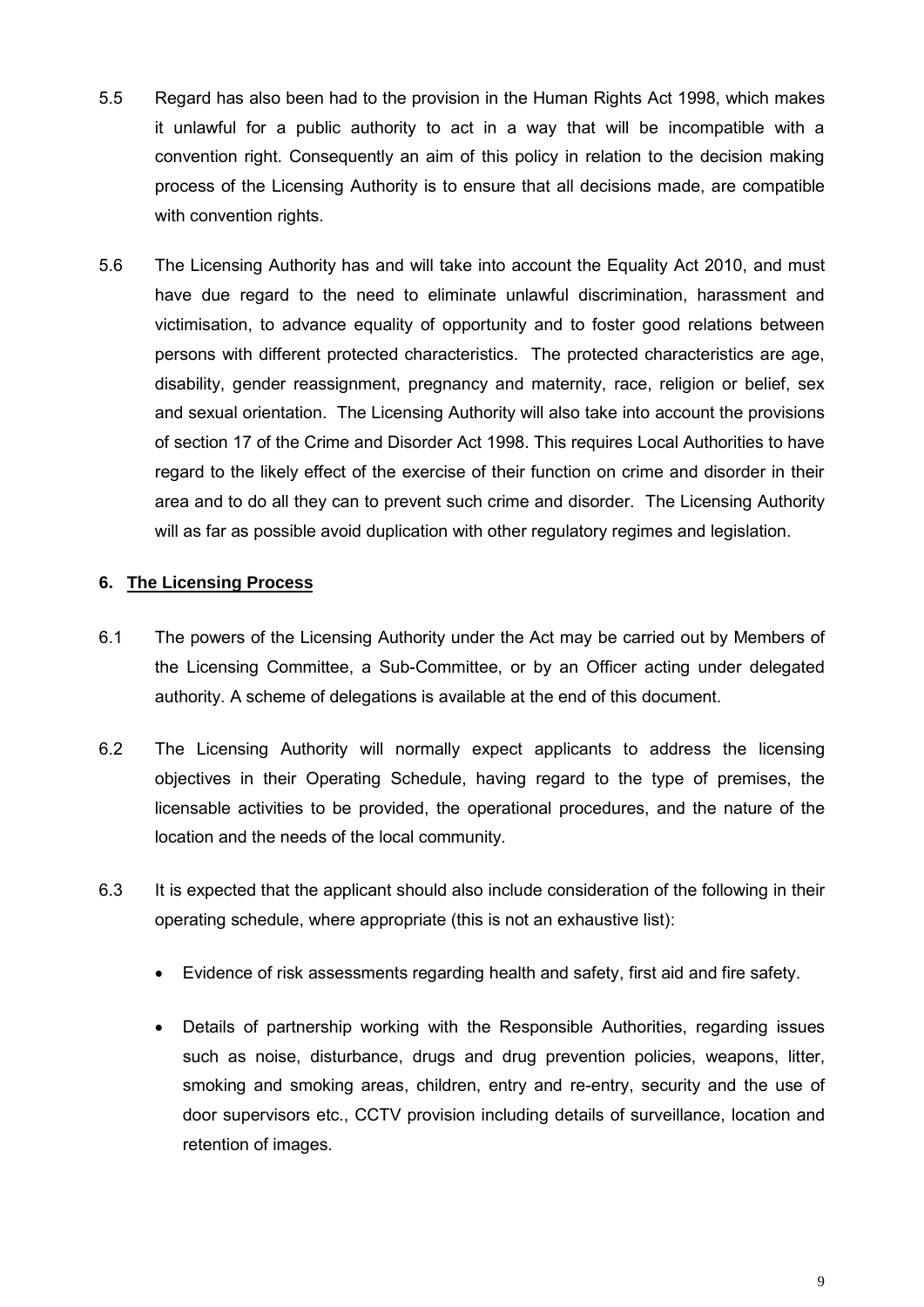- The inclusion of a rapid communication system with other licensed premises in the area and/or the Police, and membership of and active participation in a local Pub Watch scheme or similar, where one exists.
- Drinks glasses and bottles, including a prevention policy regarding the carrying out of the premises, glasses and bottles by patrons.
- Customer/staff dispersal and the availability of buses, taxis and private hire vehicles, including any reminders to drivers about the use of vehicle horns.
- Provision of training for staff on all relevant matters, e.g. underage sales, licensing law, measures intended to prevent the sale/supply of alcohol to individuals who are already drunk and thereby reducing a person's drinking at hazardous or harmful levels, the operation of equipment, and evidence of awareness of child protection issues, including Child Exploitation .

The Licensing Authority may seek further information as appropriate regarding the promotion of the licensing objectives.

- 6.4 The Licensing Authority recognises that it is for the applicant to comply with the statutory requirements in drafting the operating schedule, and for the applicant to demonstrate how he will promote the four licensing objectives.
- 6.5 Applicants may wish to familiarise themselves with any relevant planning and transportation policies, tourism and cultural strategies and local crime prevention strategies and to have taken these into account, when formulating the operating schedule for their premises.
- 6.6 Although not a requirement, applicants are encouraged to seek the views of the Responsible Authorities before formally submitting applications, as they may find them a useful source of expert advice, and can offer guidance around specific issues. This may minimise the risk or representations being made.

## **7. Determination of Applications**

7.1 Each application for the grant, variation, or review of a licence, will be considered and determined on its individual merits, and in accordance with the licensing objectives of the Act, and the Guidance. The Licensing Authority may consider any steps taken or proposed to address the following matters prior to determining any application.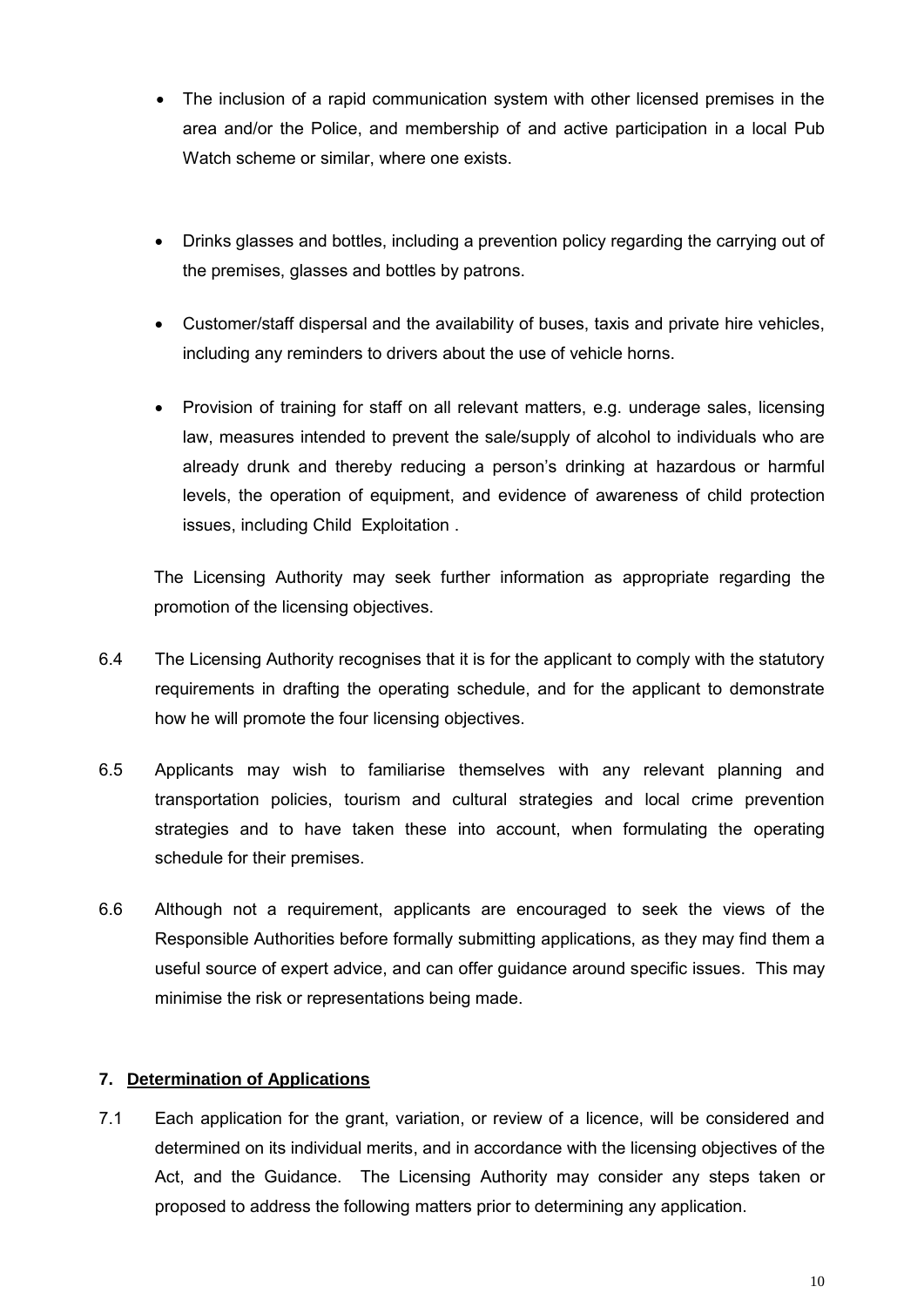- 7.2 The Licensing Authority will also have regard to other local and national initiatives that appear to support the promotion and delivery of the licensing objectives, for example, the Local Strategic Partnership, the Health and Wellbeing Board, and the Government's Alcohol Strategy.
- 7.3 It will be necessary that all those likely to be affected by an application, are made aware of it and afforded an opportunity to make any relevant representation. To ensure that this is achieved, the Licensing Authority may undertake the requisite checks to ensure that all advertising requirements have been complied with.
- 7.4 A representation is 'relevant' if it relates to the likely effect of the grant of the licence on the promotion of at least one of the licensing objectives. For example, a representation from a local business person about the commercial damage caused by competition from new licensed premises would not be relevant. On the other hand, a representation that nuisance caused by new premises would deter customers from entering the local area and the steps proposed by the applicant to prevent that nuisance were inadequate would be relevant. In other words, representations should relate to the impact of licensable activities carried on from premises on the objectives. It will be for licensing officers to determine whether a representation is frivolous or vexatious on the basis of what might ordinarily be considered to be frivolous or vexatious. Frivolous representations would lack seriousness, they would concern issues which, at most, are minor and in relation to which no remedial steps would be warranted or proportionate. Vexatious circumstances may arise because of disputes between rival businesses and local knowledge will therefore be invaluable in considering such matters. Licensing officers will consider the main effect of the representation and whether any inconvenience or expense caused by it could reasonably be considered to be proportionate.
- 7.5 If representations are made concerning the potential for limited disturbance in a particular neighbourhood, the Licensing Authority will balance those representations against the wider benefits to the community. All applications will be considered on their own merits if relevant representations are made in respect of them. .
- 7.6 If the Licensing Authority receives any relevant representations, then there will be a hearing before the Licensing Committee or any Sub-Committee to which that authority has been delegated, unless all parties concerned, agree that such a hearing is unnecessary.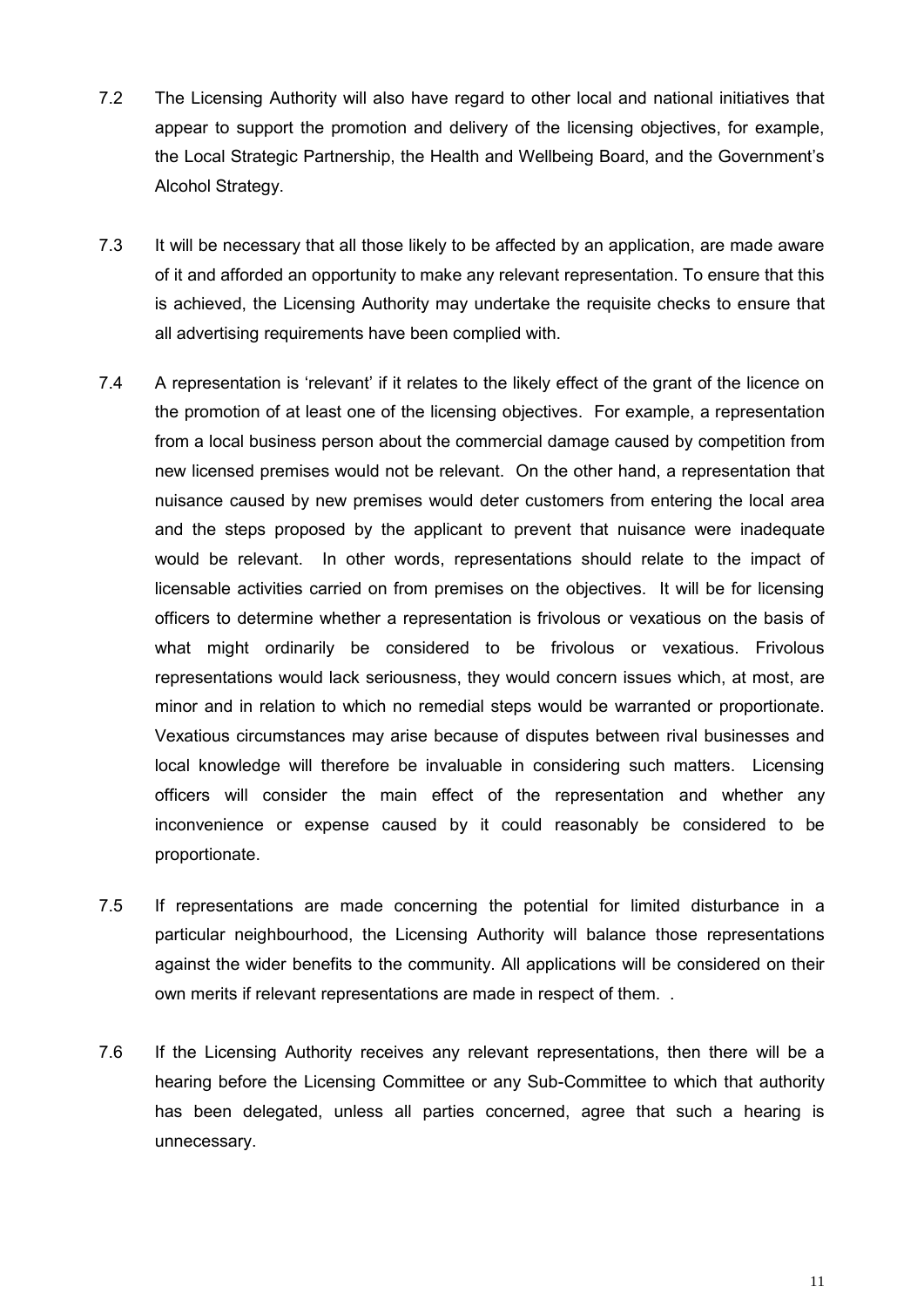- 7.7 Licensing conditions, where appropriate, should be tailored to the individual application and only those conditions considered appropriate to meet the licensing objectives will be imposed. Mandatory conditions, specified under the Act, will also be imposed where relevant.
- 7.8 When considering conditions, the Licensing Authority will encourage openness, transparency and reasonableness and, officers may wish to discuss proposed conditions, with the applicant and/or their representatives, with a view to ensuring that any conditions imposed are enforceable to sufficiently promote the licensing objectives.

## **8. Personal Licenses**

- 8.1 The Licensing Authority has little discretion regarding the granting of a Personal Licence. In general, provided that the applicant has the appropriate qualification and does not have a recent relevant conviction, the application will be granted.
- 8.2 If an applicant has a recent relevant conviction, the Police may object to the application, following which a hearing must be held, unless all parties deem it unnecessary. At that hearing the Licensing Authority will consider whether the grant of a licence will be in the interest of the crime prevention objectives. If it is not so satisfied, the application will be rejected.

## **9. Minor Variations**

9.1 On receipt of an application for a minor variation to a Premises Licence or Club Premises Certificate, the Licensing Authority will consider whether it may adversely impact on the licensing objectives. If appropriate, the Licensing Authority will consult with any relevant Responsible Authorities in order to obtain specialist advice, and may take this into account when making a decision about whether or not to grant the application. The Licensing Authority will also take into account any relevant representations received from any other person before arriving at a decision.

## **10. Temporary Events**

10.1 An individual who wishes to use premises for one or more licensable activities in a period not exceeding 168 hours, must deliver to the Licensing Authority a Temporary Event Notice, or TEN (in duplicate), in the prescribed form. The form will detail the proposed activities, the times that the activities will take place and whether or not there will be any sale of alcohol for consumption on or off the premises. The notice shall also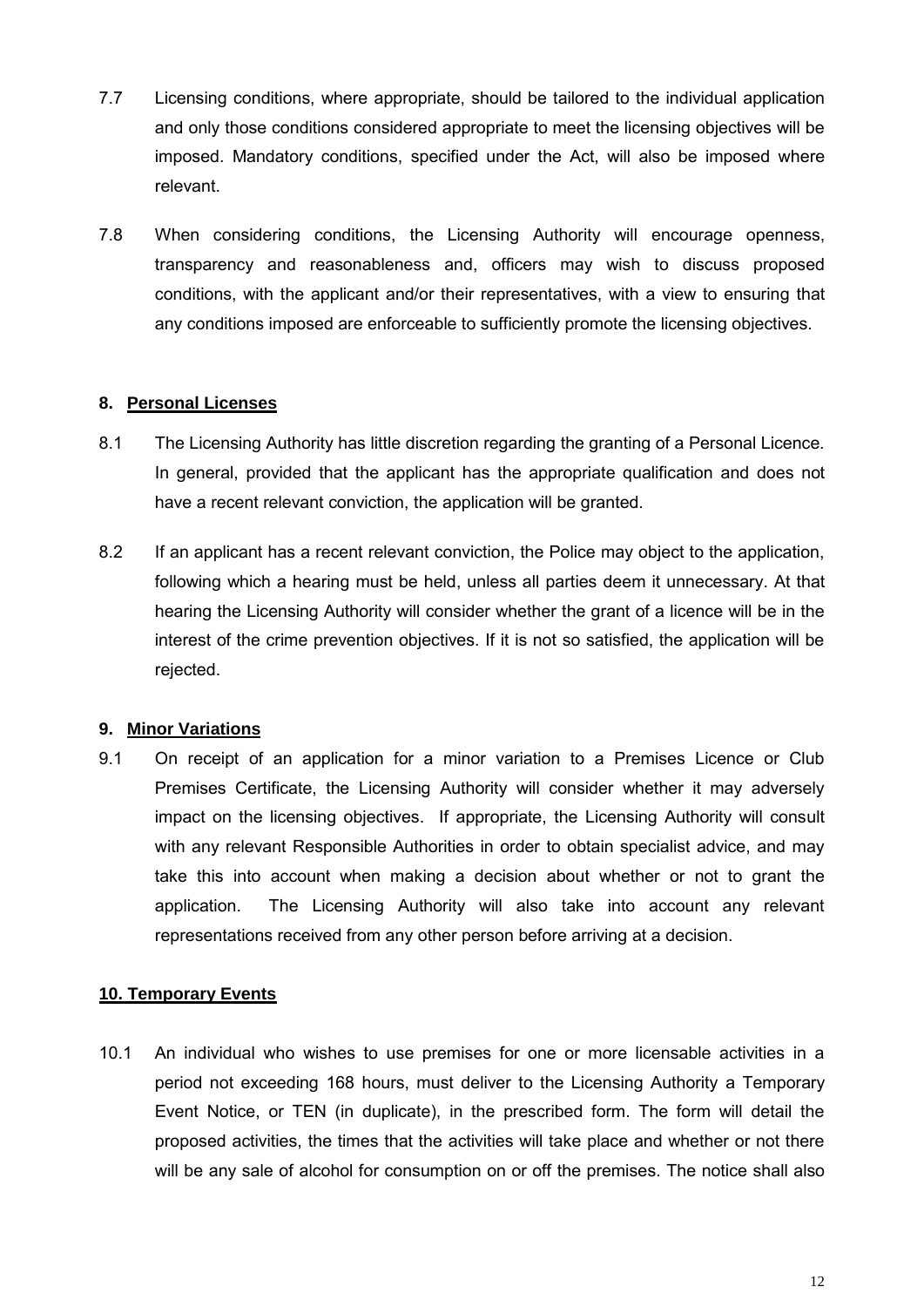state the maximum number of persons permitted on the premises, which must be less than 500.

- 10.2 A standard TEN must be delivered to the Licensing Authority with a copy of delivered to both the Chief Officer of Police and the Environmental Health Officer no less than 10 working days before the event period begins. The Chief Officer of Police or Environmental Health Officer may object to the event taking place (within 72 working hours of being notified), on the grounds that such an event would undermine one or more licensing objectives. In such circumstances a hearing will be held, unless all parties agree that a hearing is unnecessary.
- 10.3 A late TEN must be delivered to the Licensing Authority with a copy delivered to both the Chief Officer of Police and the Environmental Health Officer no less than 5 working days before the event period begins. The Chief Officer of Police or Environmental Health Officer may object to the event taking place (within 72 working hours of being notified), on the grounds that such an event would undermine one or more licensing objectives. In these circumstances the notice will not be valid and the event will not go ahead.

## **11. Enforcement**

- 11.1 The Licensing Authority will work in partnership with the Responsible Authorities and other agencies, with a view to scrutinising the needs of problematic and high-risk premises, in order to provide them with further support. Less rigorous activity will be undertaken in respect of those premises that are shown to be well managed and maintained, thus ensuring compliance with the Licensing Objectives.
- 11.2 In general, action will normally only be taken in accordance with enforcement policies and the key principles of consistency, transparency and proportionality will be considered.
- 11.3 Licensing law should not be considered the primary mechanism for dealing with incidents of crime, disorder and general misbehaviour which occurs away from licensed premises, and therefore, beyond the direct control of individual licence holders. However, it is a key aspect of such control and will always form part of a holistic approach to the management of the night-time economy within the borough. Other mechanisms that may be considered include:-
	- Planning controls.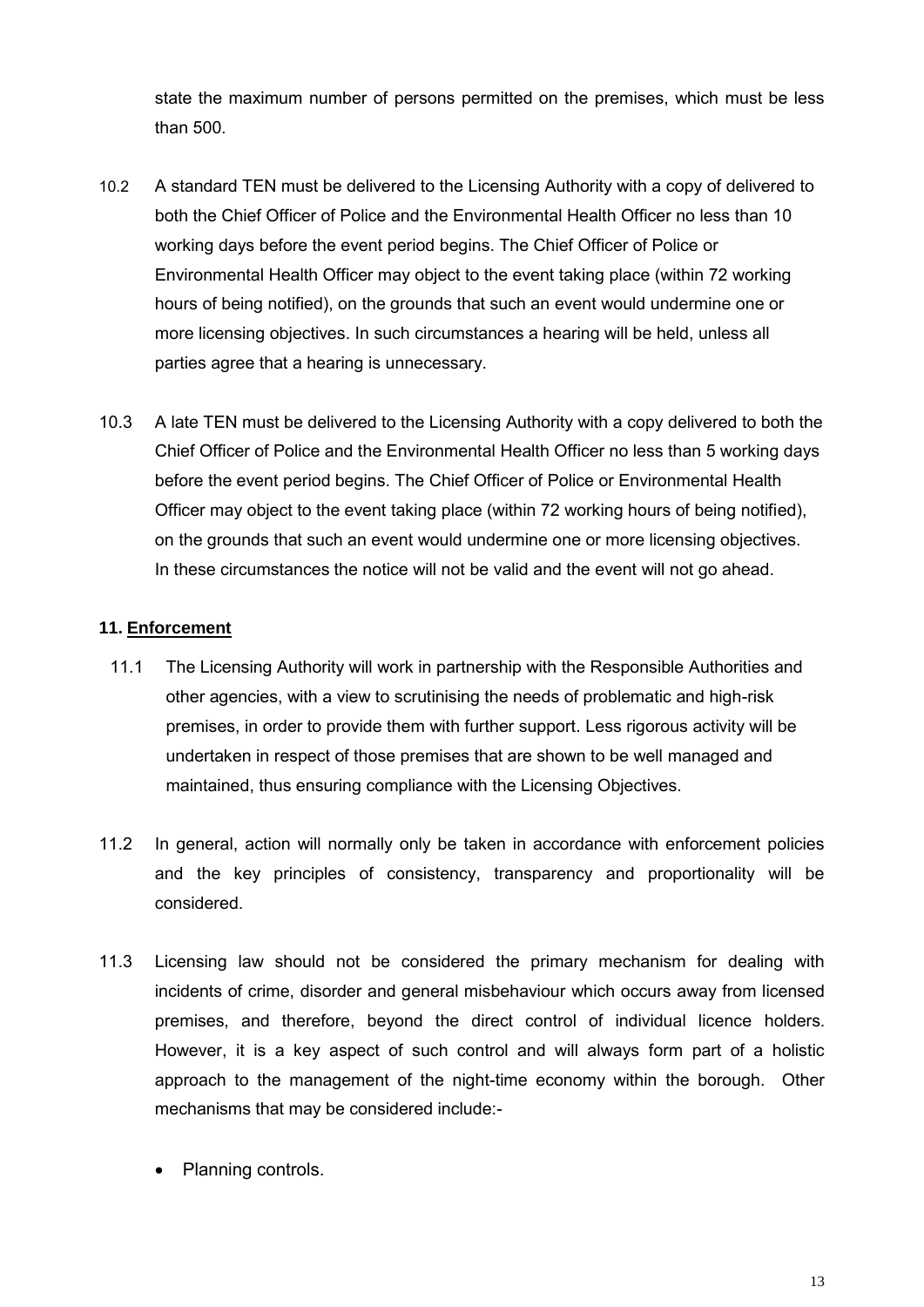- Positive measures to create a safe and clean city centre environment in partnership with local businesses, transport operators and other services provided by the Local Authority.
- Police enforcement of the law concerning disorder and anti-social behaviour, including the issuing of fixed penalty notices.
- The confiscation of alcohol from adults and children in designated areas.
- Police powers to close down instantly, for up to 24 hours, any licensed premises or temporary events on the grounds of disorder, the likelihood of disorder or excessive noise emanating from the premises.
- The power of the Police, other responsible authority or a local resident or business to seek a review of the licence or certificate in question
- 11.4 The Licensing Authority will use the review procedure effectively to deter criminal activities, persistent sales of alcohol to children and other serious concerns undermining the licensing objectives. It is expected that revocation of the licence – even in the first instance - may be seriously considered in these circumstances.

# **12. Late Night Levy and Early Morning Restriction Orders (EMROs)**

12.1 Having not been presented with any evidence in support of the introduction of a Late Night Levy or EMRO, the Licensing Authority does not consider either to be appropriate for any area within the borough at the present time. These matters will be kept under review, and should sufficient evidence be received, this situation may change and these measures may be introduced during the life of this Statement of Licensing Policy.

# **13. Cumulative Impact**

- 13.1 Cumulative Impact means the potential impact on the promotion of the licensing objectives of a significant number of licensed premises concentrated in one area. It should not be confused with need, which relates to commercial demand for a particular type of premises. Need therefore, is a matter for planning consideration or market forces and does not form part of this Statement of Licensing Policy.
- 13.2 Where the Licensing Authority receives written relevant representations from a responsible authority or any other person, that the cumulative effect of many licensed premises in a particular area gives rise to problems impacting on any of the four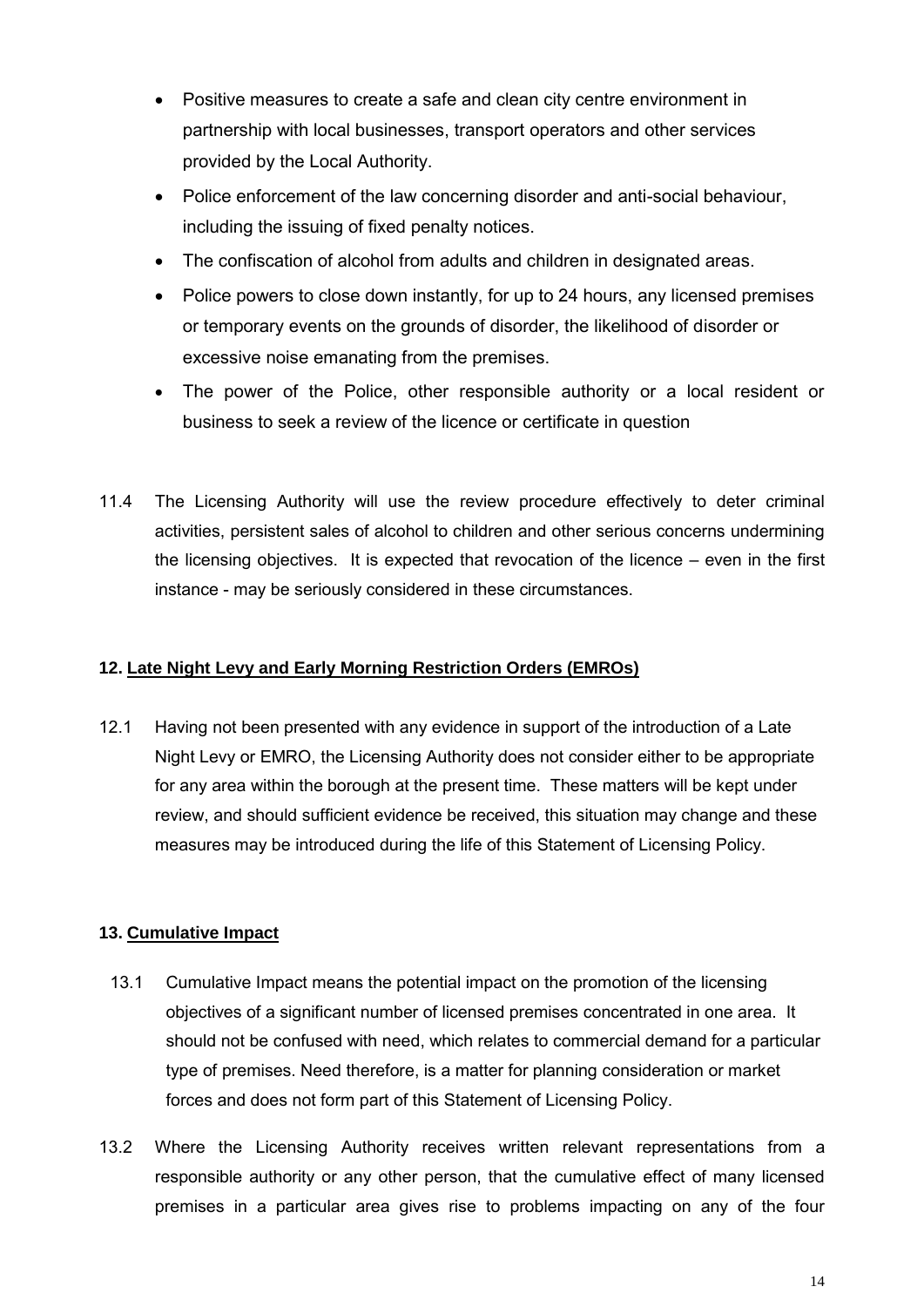licensing objectives, over and above the impact from the individual premises themselves, those facts can be taken into account when considering the individual merits of any application. At the present time, the Licensing Authority has no evidence to support the introduction of a special policy in relation to cumulative impact, and therefore does not consider it appropriate. This matter will be kept under review and reserves the right to introduce such policy, if appropriate, during the life of this Statement of Licensing Policy.

## **14. Licensing Hours**

- 14.1 The Licensing Authority's view, having considered the Act and having had regard to the Guidance under section 182, is that that the Act neither promotes nor discourages extended licensing hours. For that reason the Licensing Authority will consider each application on its own individual merits and with the aim of properly promoting the licensing objectives. The Licensing authority will not apply artificially fixed hours to any area within the borough.
- 14.2 Shops and supermarkets will normally be free to provide sales of alcohol for consumption off the premises at any times when they are open for shopping unless the Licensing Authority has good reasons for restricting those hours such as where there have been Police representations in the case of shops known to be a focus of crime, disorder and/or disturbance. The Licensing Authority may consider any other matter that it considers relevant to the promotion of the licensing objectives.
- 14.3 When issuing a licence in respect of premises situated in a largely residential area, the Licensing Authority may, where appropriate, consider the imposition of stricter conditions.

#### **15. Children and Licensed Premises**

15.1 The Licensing Authority recognises the great variety of premises for which licences may be sought. These will include theatres, cinemas, restaurants, pubs, nightclubs, cafes, take away food outlets, community halls and schools. Access by children to all types of premises will not be limited in any way unless it is considered appropriate to do so, in order to protect them from harm and provided that such access is in accordance with the Act and/or Guidance issued by the Home Office.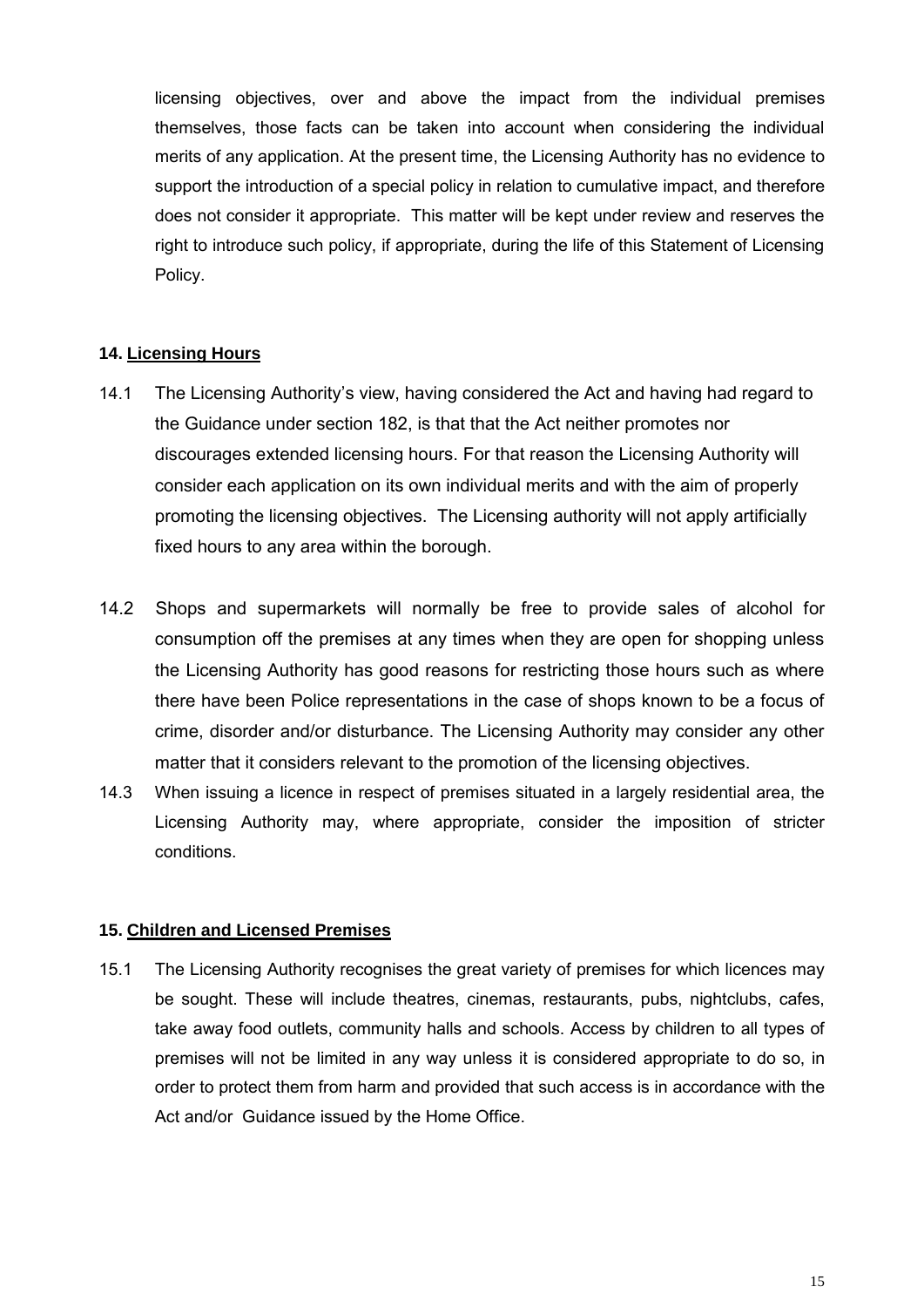- 15.2 When deciding whether to limit access to children or not, the Licensing Authority will judge each application on its individual merits. Examples that may give rise to concern in respect of children would include premises:
	- where entertainment of an adult or sexual nature is provided
	- where there is a strong element of gambling taking place
	- where there is a known association with drug taking or drug dealing
	- where there have been convictions for serving alcohol to those under 18
	- where there is a reputation or other evidence of underage drinking
	- where there is a history of violence or disorder
	- where Fixed Penalty Notices have been issued in respect of underage sales
- 15.3 In the case of premises which are used for film exhibitions, conditions will be imposed restricting access, only to those who meet the required age limit in line with any certificate granted by the British Board of Film Classification, or in specific cases, a certificate given to the film by the Council itself.
- 15.4 Where a large number of children are likely to be present on any licensed premises, for example, a children's show or pantomime, then conditions may be imposed requiring the presence of an appropriate number of adult staff (ratio may be specified) to ensure safety and protection from harm. Conditions may also be imposed that require staff working with unaccompanied children to be recruited following safer recruitment policies that will include the requirement for enhanced DBS checks. Further, conditions may imposed requiring any allegations made about harm to children to be reported to the Local Authority Designated Officer (LADO).
- 15.5 The options available for limiting access by children would include
	- a limit on the hours when children may be present
	- a limitation or exclusion when certain activities are taking place
	- the requirement to be accompanied by an appropriate adult
	- access may be limited to parts of the premises but not the whole
	- an age limitation ( for under 18s )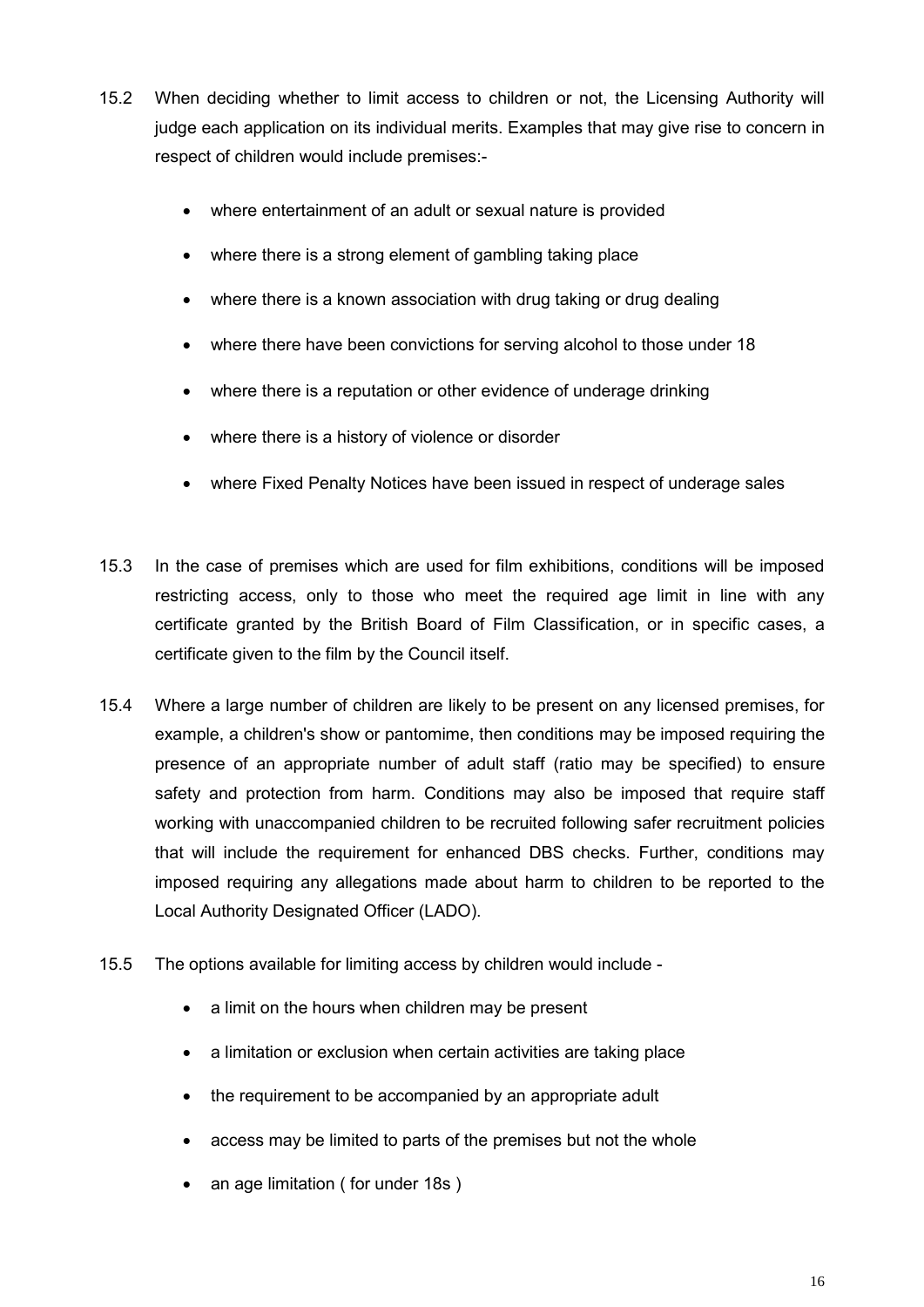- 15.6 The Licensing Authority will not normally impose any condition that specifically requires access for children to be provided at any premises. Where no restriction or limitation is imposed, the issue of access will remain a matter for the discretion of the individual licensee or club, who should always remember that it is everyone's duty to safeguard and promote the wellbeing of children..
- 15.7 The applicant may wish to consider displaying prominent signage informing customers that it is an offence to sell or allow the sale of alcohol to children, to purchase alcohol on behalf of a child, or for a child to buy or attempt to buy alcohol for themselves. In addition, they may also wish to consider displaying signage stating that those supervising children may be refused the sale of alcohol to prevent the neglectful care of children from parents or carers if they are irresponsibly under the influence of alcohol.
- 15.8 The Licensing Authority encourages applicants and licence holders to demonstrate how the risks of child exploitation will be minimised and managed, e.g. through the implementation of a child protection policy. This should reflect that Solihull recognises that exploitation is deliberate maltreatment and manipulation irrespective of their age, gender, ethnicity, background or ability, and sexuality, and comes in many forms including: modern slavery, human trafficking, sexual exploitation (which is a form of sexual abuse), and criminal exploitation. Applicants and licence holders should be fully aware of the signs of child exploitation and radicalisation, and understand that these are both abuse and a crime. This information should be cascaded appropriately to staff through training. Appropriate conditions may be attached to protect children from moral, psychological or physical harm.

#### **16. Further considerations to prevent or minimise exploitation**

- 16.1 Where appropriate, the Licensing Authority encourages applicants to have knowledge and understanding of the Gangmasters Licensing Act 2004 and the implications of it on their business. Applicants should give consideration to ensuring staff have an awareness and understanding of the legislation and facilitate training if necessary.
- 16.2 The Licensing Authority also expects relevant businesses to ensure they are compliant with the Modern Slavery Act by demonstrating what steps are being taken to prevent modern slavery, including (but not limited to) responsible recruitment of and treatment of staff.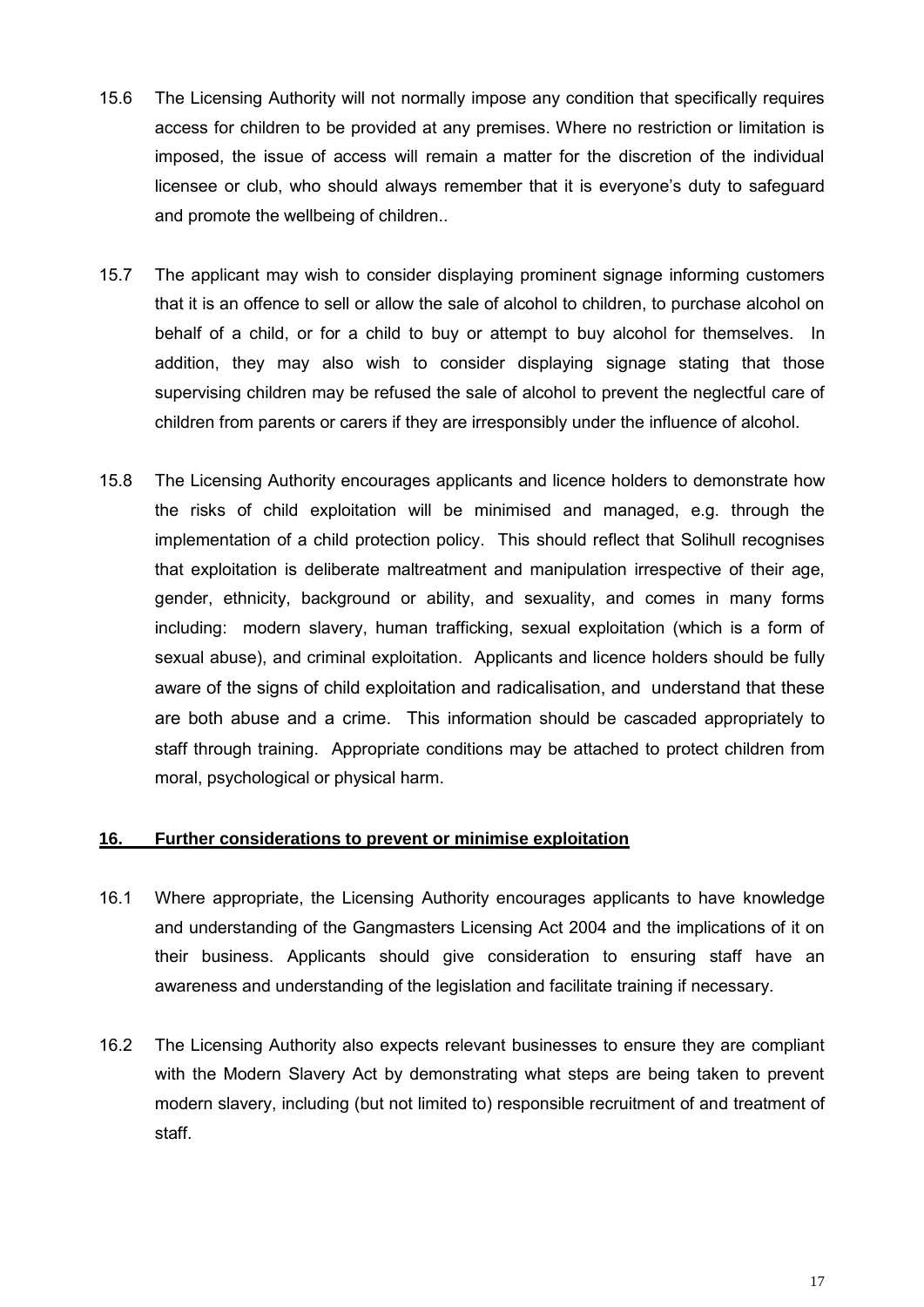#### **17Integrating Strategies and the Avoidance of Duplication**

- 17.1 There are a number of issues that may need to be considered when dealing with applications. The Licensing Committee will, where appropriate, have due regard to:-
	- the needs of the local tourist economy
	- the needs of visitors to local exhibitions and conferences
	- cultural strategy for the area
	- employment situation in the area and the need for new investment and employment where appropriate
	- planning considerations which might affect licensed premises
	- any other general provision that is appropriate to fulfil the Licensing objectives
- 17.2 Through consultation, the Licensing Authority will endeavour to secure proper integration with crime prevention, planning, transport, tourism, equality schemes and cultural strategies and health and wellbeing strategies.
- 17.3 Where any protocols agreed with West Midlands Police, identify a particular need to disperse people from town centres and / or other areas, swiftly and safely, to avoid concentrations which could lead to disorder and disturbance, the Council will initiate liaison with those responsible for providing local transportation, so that arrangements can be made to reduce the potential for disorder and disturbance. The Council may also implement any other measures considered appropriate, such as the use of Taxi Marshals.
- 17.4 The Licensing Authority recognises that licensing applications should not be seen as a re-run of the planning application process and that there should be a clear separation of the planning and licensing regimes, to avoid duplication and inefficiency. However, there may be circumstances where a condition of planning permission exists that is contrary to what the licence allows, e.g. a terminal hour. In such circumstances, the applicant must observe the earlier closing time as any breach would be liable to enforcement action by the relevant authority.
- 17.5 In order to avoid duplication with other statutory regimes as far as possible, the Licensing Authority will not attach conditions of licence, unless they are considered appropriate for the promotion of the licensing objectives. Conditions will not normally be considered appropriate if specific matters are already subject to existing legislation.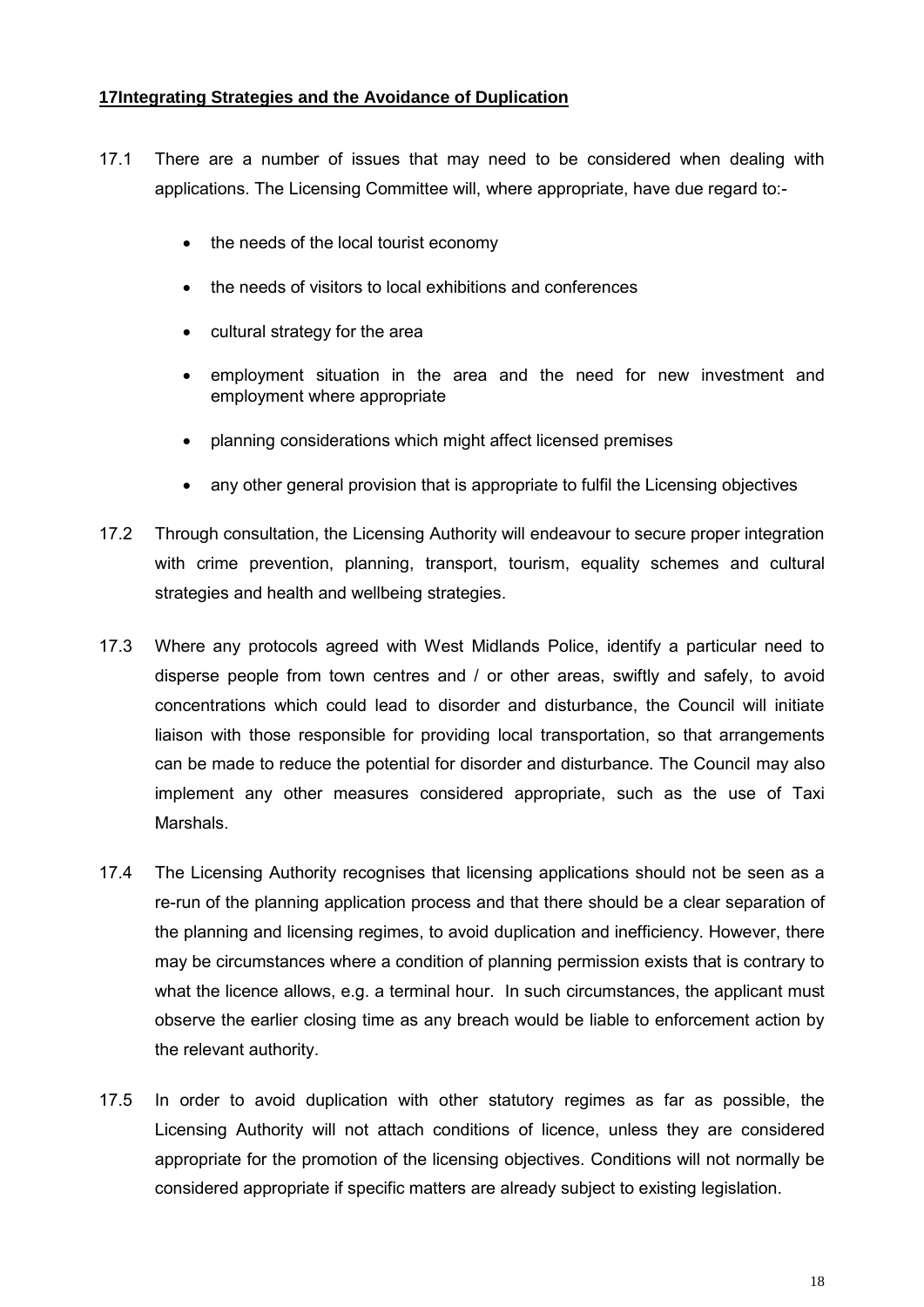# **Appendix A** Scheme of Delegations

| Matter to be dealt with  | <b>Sub Committee</b> | <b>Officers</b>      |
|--------------------------|----------------------|----------------------|
| Application for personal | If police objection  | If no objection made |
| licence                  |                      |                      |
| Application for premises | If relevant          | If no relevant       |
| licence/club premises    | representation       | representation made  |
| certificate              | made                 |                      |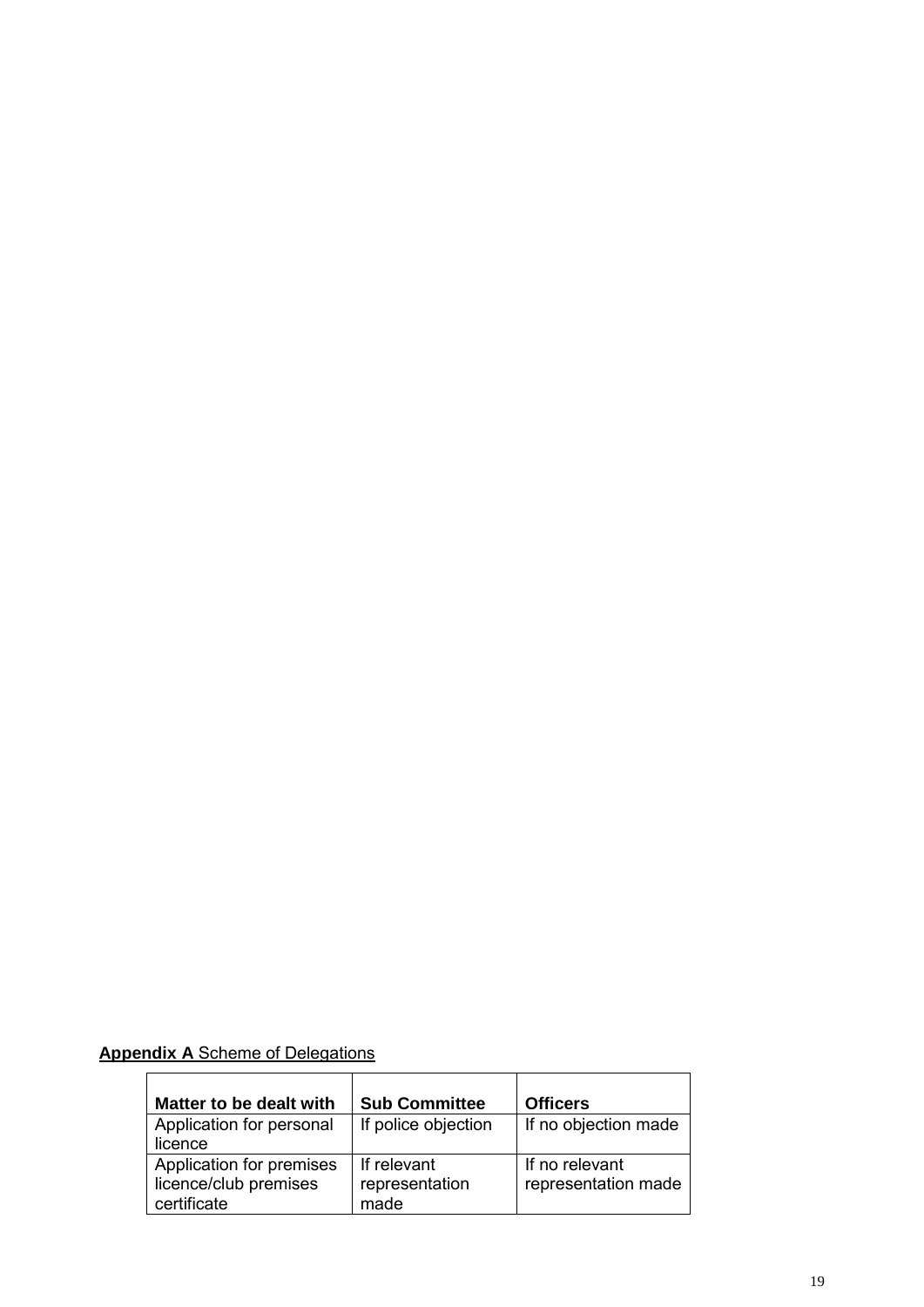| Application for          | If relevant           | If no relevant      |
|--------------------------|-----------------------|---------------------|
| provisional statement    | representation        | representation made |
|                          | made                  |                     |
| Application to vary      | If relevant           | If no relevant      |
| premises licence/club    | representation        | representation made |
| premises certificate     | made                  |                     |
| Application to vary      | If a police objection | All other cases     |
| designated premises      |                       |                     |
| supervisor               |                       |                     |
| Request to be removed    |                       | All cases           |
| as designated premises   |                       |                     |
| supervisor               |                       |                     |
| Application for transfer |                       | All other cases     |
|                          | If a police objection |                     |
| of premises licence      |                       |                     |
| Application for interim  | If a police objection | All other cases     |
| authority                |                       |                     |
| Application to review    | All cases             |                     |
| premises licence/club    |                       |                     |
| premises certificate     |                       |                     |
| Decision on whether a    |                       | All cases           |
| complaint is irrelevant, |                       |                     |
| frivolous, vexatious etc |                       |                     |
| Decision to object when  | All cases             |                     |
| local authority is a     |                       |                     |
| consultee and not the    |                       |                     |
| relevant authority       |                       |                     |
| considering the          |                       |                     |
| application              |                       |                     |
| Determination of a       | All cases             |                     |
| police objection to a    |                       |                     |
| temporary event notice   |                       |                     |
| Determination of         | If police objection   | All other cases     |
| application to vary      |                       |                     |
| premises licence at      |                       |                     |
| community premises to    |                       |                     |
| include alternative      |                       |                     |
| licence condition        |                       |                     |
| Decision on whether to   |                       | All cases           |
| consult other            |                       |                     |
| responsible authorities  |                       |                     |
| on minor variation       |                       |                     |
| application              |                       |                     |
| Determination of minor   |                       | All cases           |
| variation application    |                       |                     |

# **Appendix B** List of Consultees

All Responsible Authorities

All Elected Members

Parish Councils